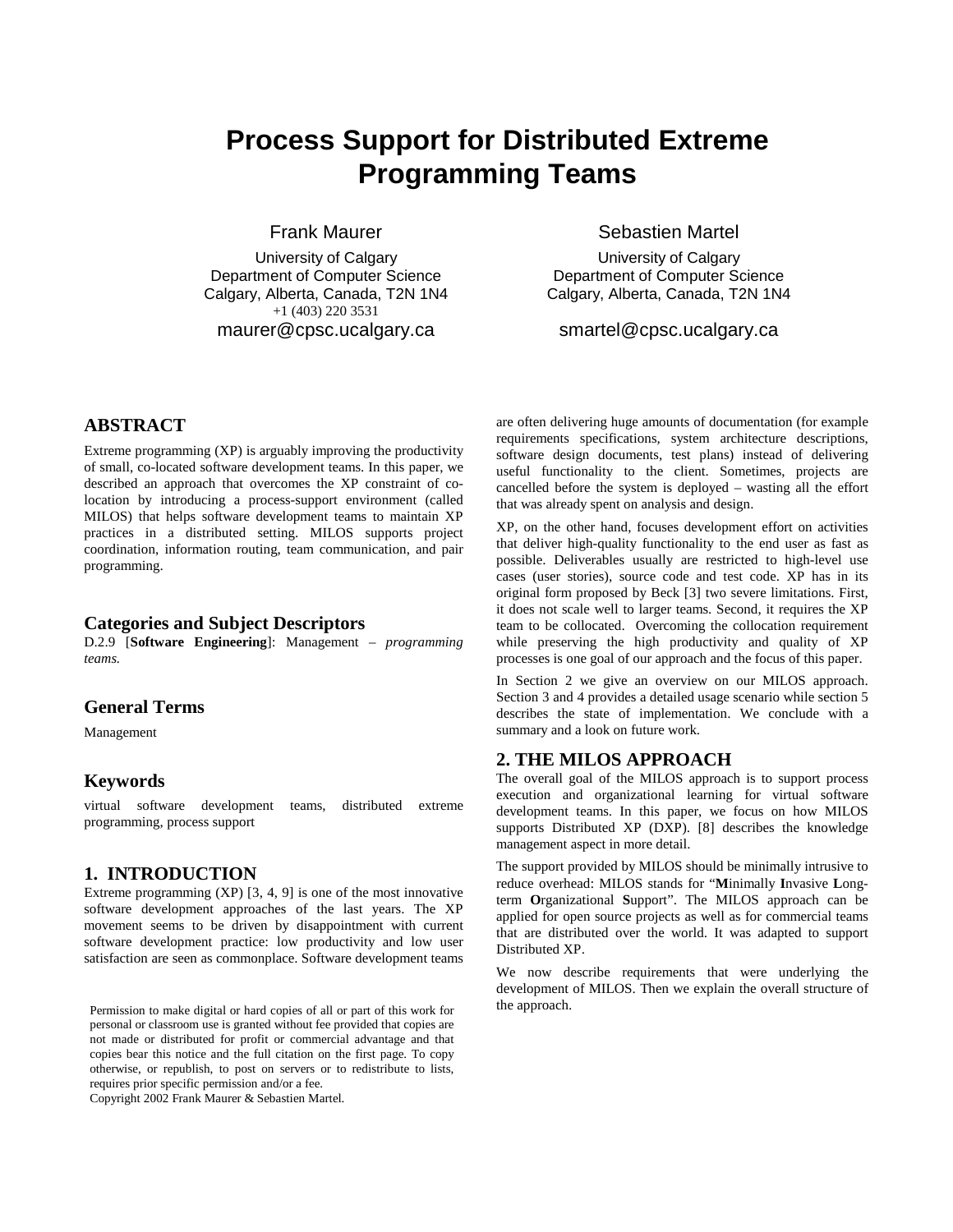# **2.1 Requirements on Tool Support for Virtual Teams**

Using XP and open source processes as a baseline, the work process of virtual software teams can be improved in several ways.

*Project coordination*: XP teams are usually much more closely coordinated than open source projects. Hence, project coordination support is strongly required for DXP. This should allow the team to assign tasks to developers, set deadlines and get an overview on the current state of the project. Team members on the other hand should be able to access their to-do lists and retrieve relevant information for performing their tasks easily.

*Synchronous communication*: XP replaces documentation by synchronous, face-to-face communication. Face-to-face communication is not feasible in a distributed team and needs to be replaced by technical means. Besides using e-mail for communication, synchronous communication like audio and video calls or text chat may be helpful. If two developers want to do pair programming, application sharing is needed.

*Active notifications and information routing*: Instead of merely making information available for pull access, it would be useful push to important information to the users as soon as it becomes accessible. This may help to overcome the missing informal communication that happens in coffee breaks & lunches or by simply overhearing conversations in the pair programming area of an XP project. This push approach should include notifications when important events occur in a project. For example, a manager needs to be notified when a task gets delayed or a developer needs to be notified when an update of another component becomes available that she is using. The change notification mechanism of MILOS is discussed in [7].

*Integrate process execution with knowledge management*: In virtual teams, members frequently change. Hence, there is a high demand on bringing new members up to speed on their tasks and in preserving good sources of knowledge for the organization. As software development often has to struggle with fast changing technology, keeping the contents of an experience base up to date is a demanding task and needs to be integrated as much as possible with the everyday processes of executing processes. While XP relies primarily on face-to-face communication for knowledge exchange, the MILOS approach to DXP includes means for building a process centered experience base for the team.

MILOS provides overviews on the current state of all tasks of a project as well as project management queries to find late tasks. MILOS also allows accessing the information produced as the output of a task easily.

Team members are able to access the project plans and the information related to each task using a standard Web browser.

# **3. USING MILOS DXP FOR DISTRIBUTED EXTREME PROGRAMMING**

The following scenario illustrates the infrastructure provided by the MILOS framework to support distributed extreme programming.

Team members access the Internet with a Web browser and connect to the MILOS server. First, they login to the MILOS system to access their workspace. From their workspace they may retrieve the list of current projects, user stories, currently available tasks, task estimation, and pair programming facilities. Pair programming is supported via NetMeeting. We now illustrate MILOS using an example taken from [3].

# **3.1 Creating User Stories**

After the creation of an initial project and the assignment of a project manager to it, the customer is ready to enter story cards into the MILOS system (see Figure 1).

| <b>MILOS</b>                                                           |                                                                                                                                                                                                                                                                                                                                                                                                                   | Agent: martel, sebastien                     |
|------------------------------------------------------------------------|-------------------------------------------------------------------------------------------------------------------------------------------------------------------------------------------------------------------------------------------------------------------------------------------------------------------------------------------------------------------------------------------------------------------|----------------------------------------------|
| <b>Workflow Engine</b><br><b>Resource Pool</b><br><b>Process Model</b> | <b>NetMeeting Contact</b><br>Personal To-Do List<br>Help                                                                                                                                                                                                                                                                                                                                                          | Logout<br>Date: Sat Jul 07 08:46:20 PDT 2001 |
| Workflow Engine Home                                                   | <b>Create Story Cards</b><br><b>Create a New Project</b>                                                                                                                                                                                                                                                                                                                                                          | Workfow Engine Help                          |
| <b>图 Projects</b><br>DEI Project: BAV DevelopmentCOLA                  | <b>Customer Story and Task Card</b>                                                                                                                                                                                                                                                                                                                                                                               |                                              |
|                                                                        | Customer Story and Task Card<br>Name SPLIT COLA<br>Type of Activity. C New C Fix. C Enhance<br>Priority: 1<br>Prior Reference:<br>Story Description:<br>When the cola rate choms in the middle of the B/W Pay Period we will want to<br>pay the ist week of the pay period at the OLD COLA rate and the 2nd week of the<br>pay period at the NEW COLA rate. Should occur automatically based on system<br>design. | Risk Low                                     |

#### **Figure 1. Story Card**

The top part of the main screen displays a menu that allows accessing all components of MILOS (Workflow Engine, Resource Pool, Process Model, etc). Below that a menu is displayed that allows for manipulating the selected component (here, is allows to access the workflow execution support component). The left side shows the hierarchical task decomposition of all projects. Selecting a task in the task decomposition will display detailed task information on the right side. The programmers can then contact the customer, either through the MILOS framework or by conventional means, and discuss the story with them if need be. They can revise the description of the user story – creating a new version of the existing card. In addition, they can then add notes to the story card pertaining to implementation details and split up the story into several smaller stories if the scope is too large. They would then proceed to decompose the story into specific programming task that will be needed to satisfy the next build. The workflow engine of MILOS handles the creation and changes of tasks.

### **3.2 Task Creation**

For each user story, the MILOS system automatically creates a top-level process "Design and implement user story <story number>". The input of this process is the newly created user story. Then the programmer can decompose the user story into smaller and more concrete tasks. A possible decomposition of the above user story could have two separate sub-tasks (see Figure 2).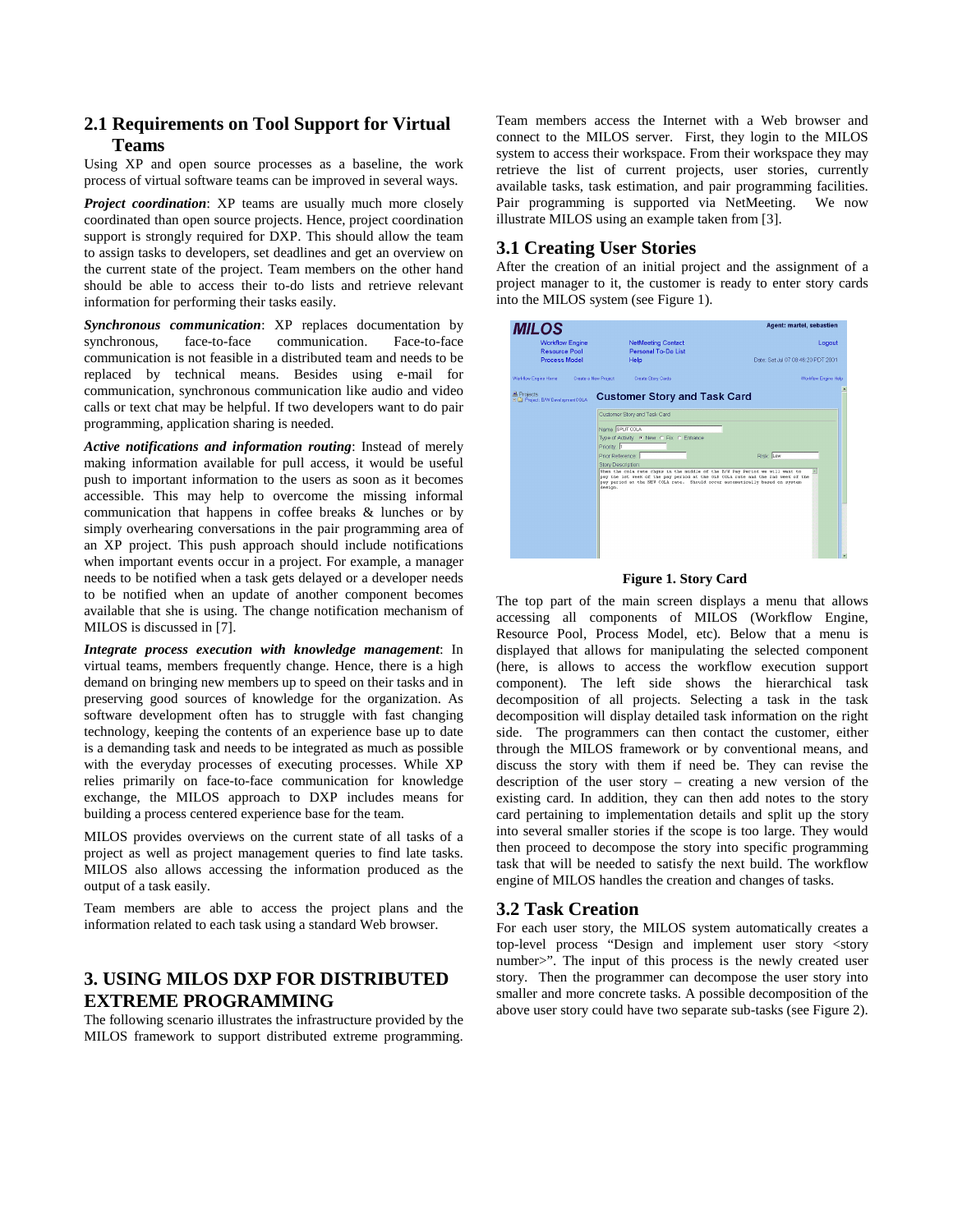Given the user story, the programmer may create a sub-task called "create m/frame" and another one called "create RM boundary".

| <b>MILOS</b>                                                                                            |                                                  |                                                  |                       |                                                    | <b>Agent: martel, sebastien</b>    |
|---------------------------------------------------------------------------------------------------------|--------------------------------------------------|--------------------------------------------------|-----------------------|----------------------------------------------------|------------------------------------|
| <b>Workflow Engine</b><br><b>Resource Pool</b>                                                          | <b>NetMeeting Contact</b><br>Personal To-Do List |                                                  |                       |                                                    | Logout                             |
| <b>Process Model</b>                                                                                    | Help                                             |                                                  |                       |                                                    | Date: Sat Jul 07 08:46:20 PDT 2001 |
| Create a New Project<br>Workfow Engine Home                                                             | Create Story Cards                               |                                                  |                       |                                                    | Workfow Engine H                   |
| <b>M</b> Projects<br>E C Project: BW/ DevelcomentCOLA<br>C S Task: Design and implement user story 1275 |                                                  |                                                  |                       | Task Details: Design and implement user story 1275 |                                    |
| Task: Create miframe program<br>Task: Create RM Boundary                                                | <b>Task Details</b>                              | Task Schedule                                    | <b>Task Variables</b> | Delete Task                                        |                                    |
|                                                                                                         | <b>Task Name:</b>                                | Design and implement user story 1275             |                       |                                                    | Change Task Name                   |
|                                                                                                         | <b>Task Description:</b>                         | No description available.                        |                       |                                                    |                                    |
|                                                                                                         |                                                  |                                                  |                       |                                                    | Chenge Description                 |
|                                                                                                         | <b>Fistimate Effort:</b>                         | 0.0                                              |                       |                                                    |                                    |
|                                                                                                         | Due Date:                                        | Not Yet Assigned                                 |                       |                                                    |                                    |
|                                                                                                         | <b>Responsible Agent:</b>                        | None                                             |                       |                                                    |                                    |
|                                                                                                         |                                                  |                                                  |                       |                                                    | Assign Agent                       |
|                                                                                                         | Sub Tasks:                                       | - Create miframe program<br>- Create RM Boundary |                       |                                                    |                                    |
|                                                                                                         |                                                  |                                                  |                       |                                                    | Add Sub Task                       |
|                                                                                                         | Create Process Model                             |                                                  |                       |                                                    |                                    |

**Figure 2. Task Decomposition** 

After having decomposed user stories into concrete programming task, the programmer may describe the task in more detail using the workflow engine user interface. Tasks are associated with specific projects and can be assigned to various team members. For each task, the manager enters planned start and end dates. In addition, the users are able to define the inputs and outputs of processes. The story card automatically becomes an input of all subtasks. Furthermore, the users are able to specify the information flow between tasks by defining the output of one process to become the input of another (see below).



**Figure 3. Defining the inputs of a task** 

 Specifying the information flow allows the MILOS system to provide access to input information that was created as the output of another task: the output of a task, e.g. a source code file, is transferred to the MILOS server and stored in a version management system. From there, any successor task may access the current version as well as older versions. As this is done via HTTP requests, tunneling through a firewall usually is not a problem. The programmer is able to estimate the effort and the forecasted end dates (see Figure 4). The effort simply consists of the total number of workdays needed to complete the task (measured in ideal engineering time). To set the forecasted end date, the developer takes the required effort as well as his overall workload into account.

The team lead can keep a close eye on the progress of each task by watching the "percentage complete" values and steer the team in the correct direction if the requirement for the next build will not be met. After having signed-up for some task, a programmer can pair with another programmer through the MILOS framework.

| <b>Gallen - Microsoft Internet Explorer</b>                                                       |                                                                       |                                                           |                       |                                           | $-101 \times$                          |  |
|---------------------------------------------------------------------------------------------------|-----------------------------------------------------------------------|-----------------------------------------------------------|-----------------------|-------------------------------------------|----------------------------------------|--|
| File Edit View Forceftes Tools Help<br>488 - ~ - ◎ 급 줄 @Sean Girlendes @Hoter   급- @ EI - 글 요     |                                                                       |                                                           |                       |                                           | - 491                                  |  |
| Address @ Thttp://focalhost.9000/NiocWelv/lehanes.html                                            |                                                                       |                                                           |                       |                                           | $\partial^2 G_0$<br>⋥                  |  |
| <b>MILOS</b>                                                                                      |                                                                       |                                                           |                       |                                           | Agent: martel, sebastien               |  |
| <b>Workflow Engine</b>                                                                            | <b>NetMeeting Contact</b>                                             |                                                           |                       | Logout                                    |                                        |  |
| <b>Resource Pool</b>                                                                              | <b>Personal To-Do List</b>                                            |                                                           |                       |                                           |                                        |  |
| <b>Process Model</b>                                                                              | Date: Set Jul 07 15:07:53 PDT 2001<br>Help                            |                                                           |                       |                                           |                                        |  |
| Create a New Preject<br><b>Warkflow Engine Home</b>                                               | Create Story Cards                                                    |                                                           |                       |                                           | Warkflow Engine Hela                   |  |
| 图 Projects<br>S @ Project: BAV DevelopmentCOLA<br>R EN Task: Design and implement user stery 1275 | Set New Task Dates: Create RM Boundary                                |                                                           |                       |                                           |                                        |  |
| 17 Task: Create m/frame program<br>Tack: Create RM Brundary                                       | <b>Task Datable</b>                                                   | <b>Task Schedule</b>                                      | <b>Task Variables</b> | Delete Task                               |                                        |  |
|                                                                                                   | <b>Dates</b>                                                          | Start<br>ddmmwww                                          |                       | <b>Fnd</b><br>ddmmhwy                     |                                        |  |
|                                                                                                   | <b>Farliest Dates</b><br><b>Latest Dates</b><br><b>Forecast Dates</b> | 12101<br>12101<br>No Agent has been assigned to this task |                       | 12001<br>$\sqrt{2}$<br>12001<br>$10^{10}$ |                                        |  |
|                                                                                                   |                                                                       |                                                           |                       |                                           | Save Task Dates<br><b>Task Details</b> |  |

**Figure 4. Estimating effort needed** 

### **4. PAIR PROGRAMMING**

Using Microsoft NetMeeting, MILOS provides an audio and video link between two developers and the ability to share the desktop between them. These capabilities are used to support pair programming in a distributed setting. The MILOS system keeps track of who is logged on to the system and provides the possibility to contact the responsible team member for a task or any other team member that is currently logged in. Figure 5 is a screenshot of shared desktop using NetMeeting. The screen shows the MILOS environment in the back, NetMeeting on the top right and a VisualAge for Java window at the top left. The programmer (sitting at a remote machine) just enters a method definition. The local team member inspects the code and can comment on it using audio/video conferencing. The local programmer may also take over and edit the method from his machine.



**Figure 5. Pair programming with NetMeeting** 

The screen might seem cluttered at first. However, we tried to show as much features as possible. Normally a programmer would only look at the other desktop, see the top left corner, and switch between screens when needing to look up a function definition or when video conferencing. After the pair programming team has completed a task, they can update the task status and mark it as completed. They can also upload any output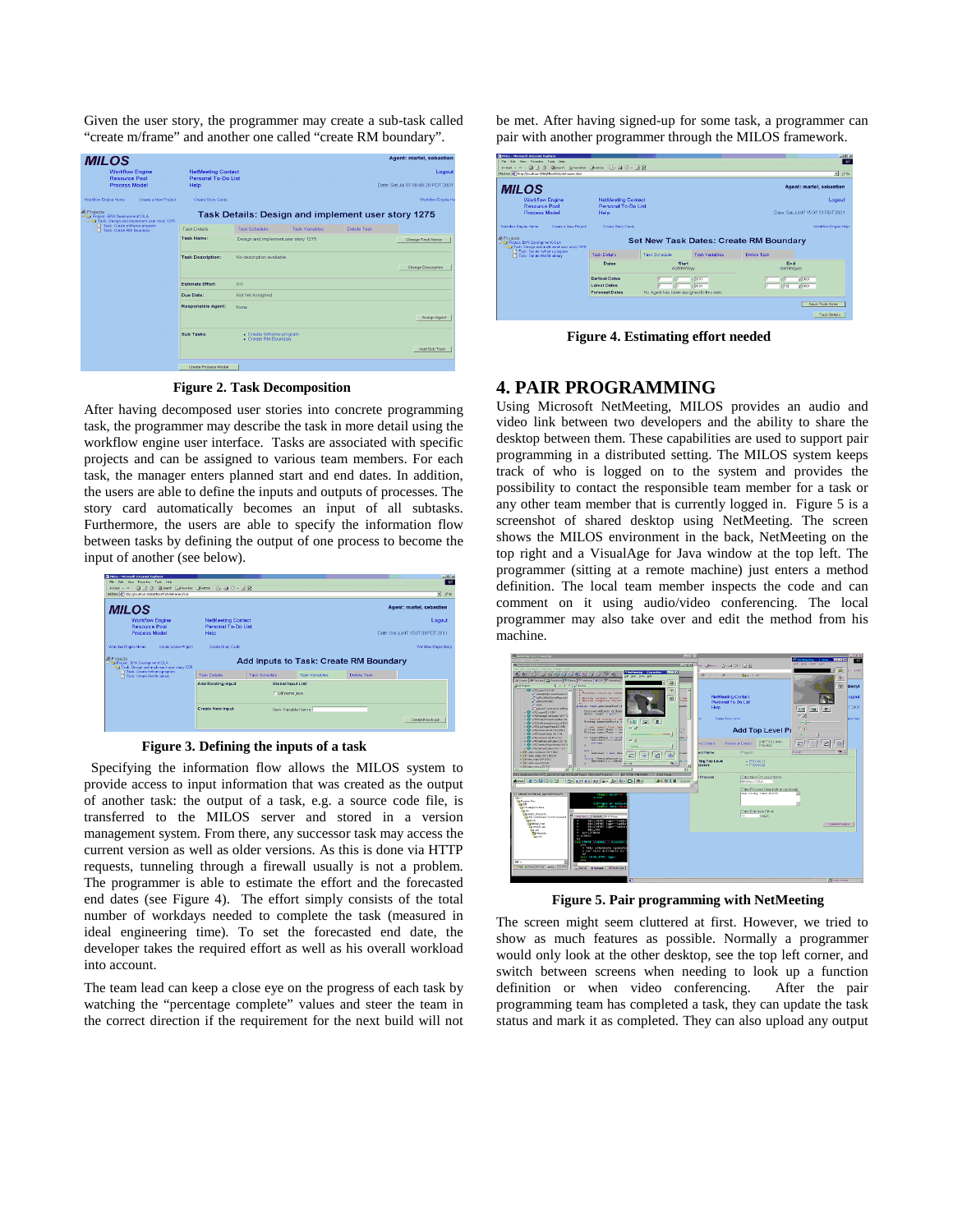files to the MILOS server that, in turn, would route them to other team members who would need them.

### **4.1 Initial Results and Lessons Learned**

We were using MILOS for our own development processes over the last time. Although we do not yet have statistical valid data, we can provide some initial results. Even though we did not quantitatively measure the gain in productivity offered by distributed extreme programming at this time, we can provide the following insight as to its advantage.

- Overall, we were able to apply XP in a distributed setting.
- Having the computing power of two machines while having the impression of only using one is sometime useful. Since NetMeeting is only bandwidth intensive and does not use much CPU time the person receiving the shared desktop can use their CPU to regenerate code or compiling a new build.

However, we also ran into some problems attributed to various hardware and software technologies.

- Due to network latency, it is better for the programmer that is typing to share their desktop. This even holds for high-bandwidth connections. When switching position, the other programmer can share their desktop. This allows smoother programming since there is no delay for the programmer who is actually typing.
- When pair programming with different screen size and resolution the pair should find a resolution that is comfortable for both developers. If the two resolutions differ by a too great amount, one of the programmers will need to use the scrollbars extensively.
- Using video conferencing AND audio on a dial up modem (56K) is not practical. The team should use broadband access or only audio conferencing with team members that only have access to dial-up Internet.
- The video link is often unnecessary if the pair programming together is already acquainted.
- Color, fonts and sound scheme needs adjustment in order to be properly viewed when sharing desktops. For example, unless having access to a high bandwidth connection enabling "sharing in true color mode" is not practical.
- There is no need to acquire video equipment able to capture 40 frames per second in 600x800 resolution when the link to your teammates can only sustain a bandwidth of 40KB/sec.
- NetMeeting is restricted to 1 to 1 audio/video communication. Using tools like the Microsoft Conference Server would provide the necessary support for multiple client videoconferencing.

### **5. STATE OF IMPLEMENTATION**

MILOS is Web-based and accessible as a web service on the MILOS web site<sup>1</sup> from any machine connected to the Internet using a standard Web browser. MILOS DXP uses the EJB-based version as its basis and adds its extensions.

All the core functionality described in the paper is implemented so far that we were using MILOS for our own development processes. Nevertheless, the system still has some bugs and we are currently (April 2002) stabilizing the implementation as well as improving its usability by using feedback from our development team.

MILOS and MILOS DXP are open source software that can be downloaded from the MILOS Web site.

### **6. RELATED WORK**

Related work comes mainly from two areas: Software Process Support and (Distributed) Extreme Programming. As we already discussed XP and DXP, we focus here on related work in process support.

Most process improvement approaches, e.g. capability maturity model, SPICE, QIP, require describing the development processes more or less formally. Within the framework of software process modeling, several languages were developed that allow for describing software development activities formally [1, 6, 11]

Software process models represent knowledge about software development. They describe activities to be carried out in software development as well as the products to be created and the resources  $\&$  tools used. These models can be a basis for continuous organizational learning as well as the actual basis for the coordination and the management of the software engineering activities.

Software process modeling and enactment is one of the main areas in software engineering research. Several frameworks have been developed (e.g. procedural [11], rule-based [10, 12], Petri net based [2], object-oriented [5]).

Process modeling and enactment approaches usually are used to rigorously define heavy-weight processes. They are weak concerning light-weight approaches like XP and do not directly support key XP practices. They also are not good at providing a good communication and collaboration infrastructure for virtual teams.

# **7. CONCLUSION AND FUTURE WORK**

In this paper, we described our approach for supporting virtual software teams in distributed extreme programming. The MILOS system is an Internet-based process-centered process support environment that supports communication, collaboration and coordination of DXP teams.

With MILOS DXP, we are aiming at an improved efficiency of virtual teams. Whereas undoubtedly the introduction of new tools

 $\overline{a}$ 

<sup>1</sup> http://sern.ucalgary.ca/~milos